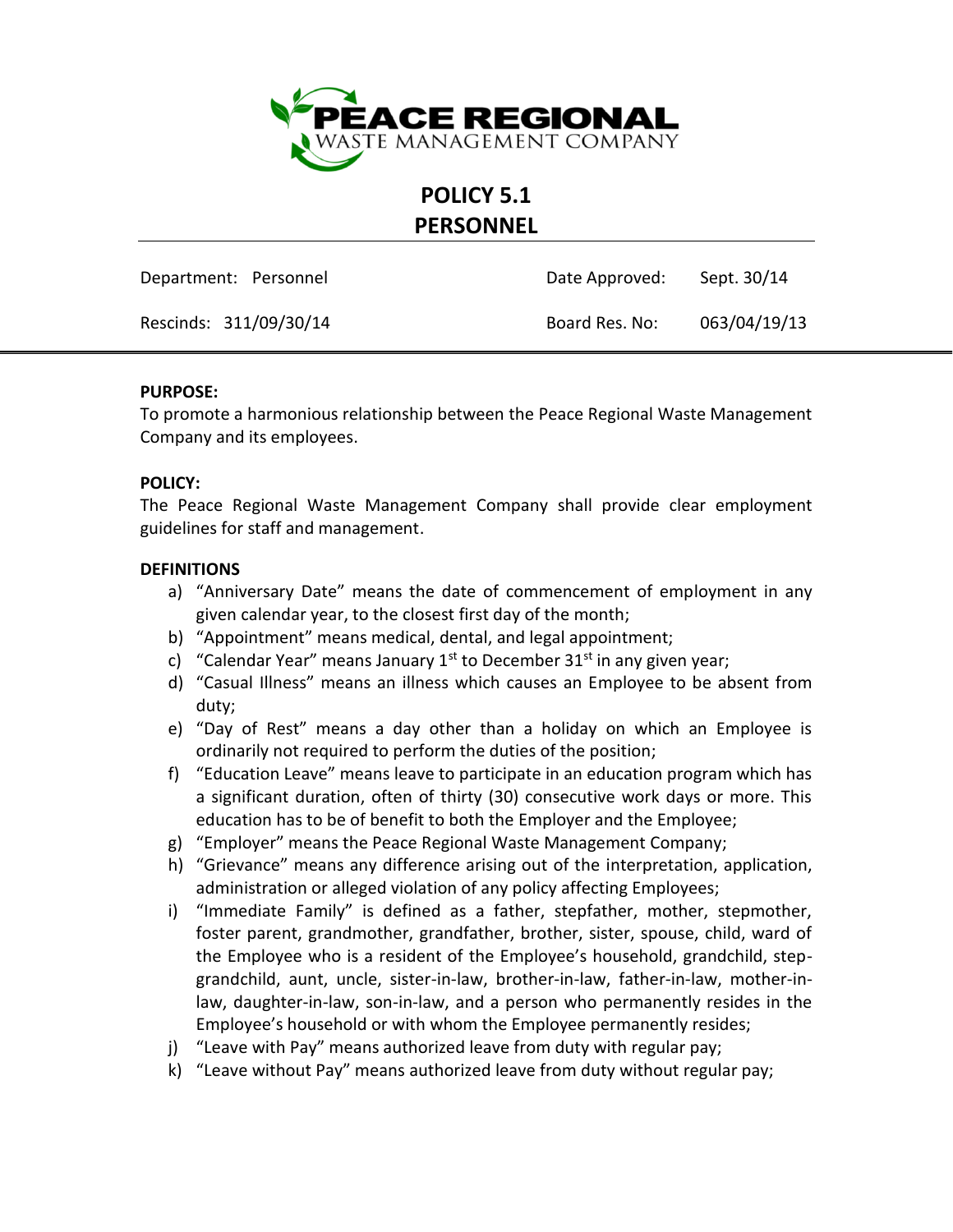- l) "Salary Employee" means a person employed by the Peace Regional Waste Management Company on a full-time, permanent basis with full benefits (hereinafter referred to as "Employee");
- m) "Wages Employee" means a person employed by the Employer receiving hourly salaries on a part-time, seasonal, or probationary basis, and does not derive the full benefit package;
- n) "Salary" means a fixed compensation for services paid to a person on a monthly basis;
- o) "Weekly Indemnity" means short term disability which is 75% of wages (taxable) paid in case of illness or disability from the first day of accident or eighth day of illness to a maximum benefit period of seventeen (17) weeks.

# **SCOPE**

This policy applies to all employees of the Peace Regional Waste Management Company.

# **STANDARDS**

- 1. ATTENDANCE
	- a. An Employee who is absent from duty without prior authorization shall communicate daily the reason for the absence to the immediate supervisor or a department head at the Peace Regional Waste Management Company. Employees are expected to provide such notification as soon as they are aware of their inability to attend, and in all cases but emergency circumstances where such contact is impossible, notice shall be given prior to the commencement of the Employee's shift;
	- b. Continued non-compliance to subsection 1(a) is just cause for disciplinary action per section 12;
	- c. An Employee on authorized leave of absence and/or illness leave for an indeterminate period shall notify the immediate supervisor of the Employee's intention to return to work as much in advance of the proposed return to work date as possible, and the Employer shall have the right to delay the proposed return to work date if sufficient notice in the circumstances has not been provided in the opinion of the Employer, acting reasonably. In no circumstances will Employees be permitted to return to work providing less than a day's notice or, in the case of an afternoon or evening shift, notice after noon of the day immediately preceding the proposed return to work day;
	- d. An Employee who is on an approved leave of absence without pay of twenty (20) work days or more, and who wishes to return to work prior to the fixed expiration date of the leave of absence, shall notify the immediate supervisor or department head in writing at the place of work at least ten (10) full work days prior to the desired date of return;
	- e. Clause 1(d) shall not apply to an Employee who wishes to return to work following an absence in which the Employee was in receipt of Long Term Disability or Workers' Compensation benefits; however, the Employer reserves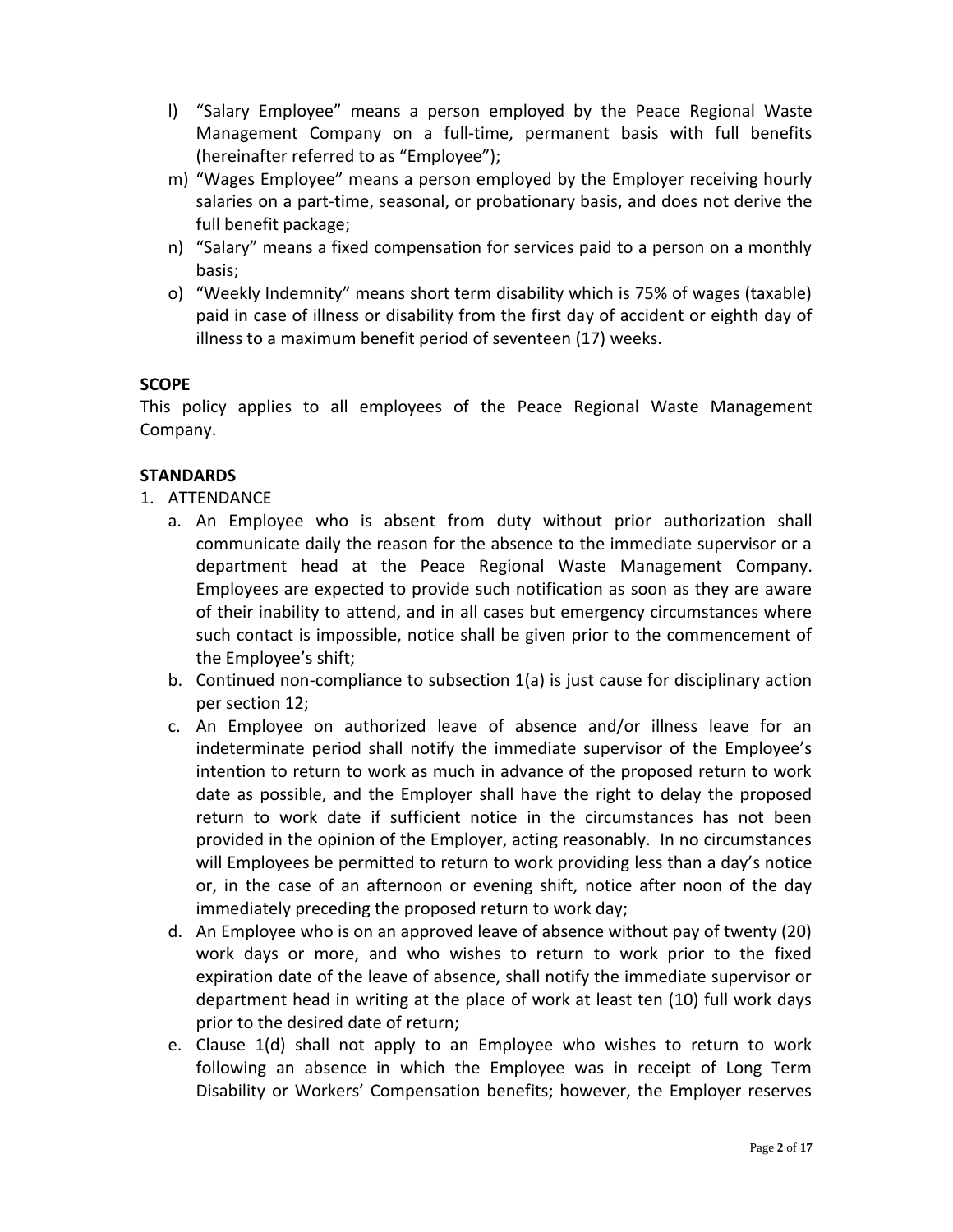the right to structure the timing of the Employee's return so as not to unduly disrupt the workplace;

- f. Time limits pursuant to Clauses  $1(a)$ -(d) shall be waived when it can be established that the Employee was unable to contact the supervisor or a department head within the time limits specified;
- g. An Employee is required to provide the Employer with written notice ten (10) days prior of resignation if the Employee wishes to resign in good standing;
- h. An Employee who absents from employment and who has not obtained approval from the Employee's place of work shall, after three (3) consecutive work days of such unauthorized absence, be considered to have abandoned the position will be deemed to have resigned unless it is subsequently shown by the Employee that special circumstances prevented the Employee from reporting to the place of work and notifying the Employer;
- i. To receive acting pay, an Employee shall be designated by the Employee's department head at the place of work to perform the principal duties of the higher level position for a minimum of twenty (20) consecutive work days, during which time the Employee may also be required to perform some of the duties of the Employee's regular position. On completion of the thirty day qualifying period in an acting incumbency position, the Employee shall be eligible for acting incumbency pay for the total period of acting incumbency, including the thirty day qualifying period. Acting provisions shall not apply where an Employee is designated only limited additional duties.
- 2. HOURS OF WORK
	- a. The normal hours of work for the purpose of determining pay, benefits, and overtime under this policy shall be:
		- i. Administrative staff, shall work 40.0 hours per week, being comprised of 8.0 hours per day, five days per week.
		- ii. Landfill staff will normally work 44.0 hours per week, being comprised of 7:00 a.m. to 7:00 p.m., seven days per week;
		- iii. Eco Centre staff will normally work 40.0 hours per week, being comprised of 8.0 hour days, Monday to Friday.
	- b. An Employee's pay shall be based on the hours worked;
	- c. Management shall generally work the same regular hours as the majority of their staff (it being understood that there is no maximum hour limitation);
	- d. Employees covered by this policy shall normally receive two, fifteen minute paid rest periods in each work period in excess of six hours, one period to be granted before the meal break and one to be granted after. An Employee working a period of more than two hours but less than six hours shall be granted one rest period;
	- e. Rest periods shall be taken at the work site unless otherwise approved by a department head;
	- f. Rest periods shall not be granted within one hour of commencement or termination of a work period;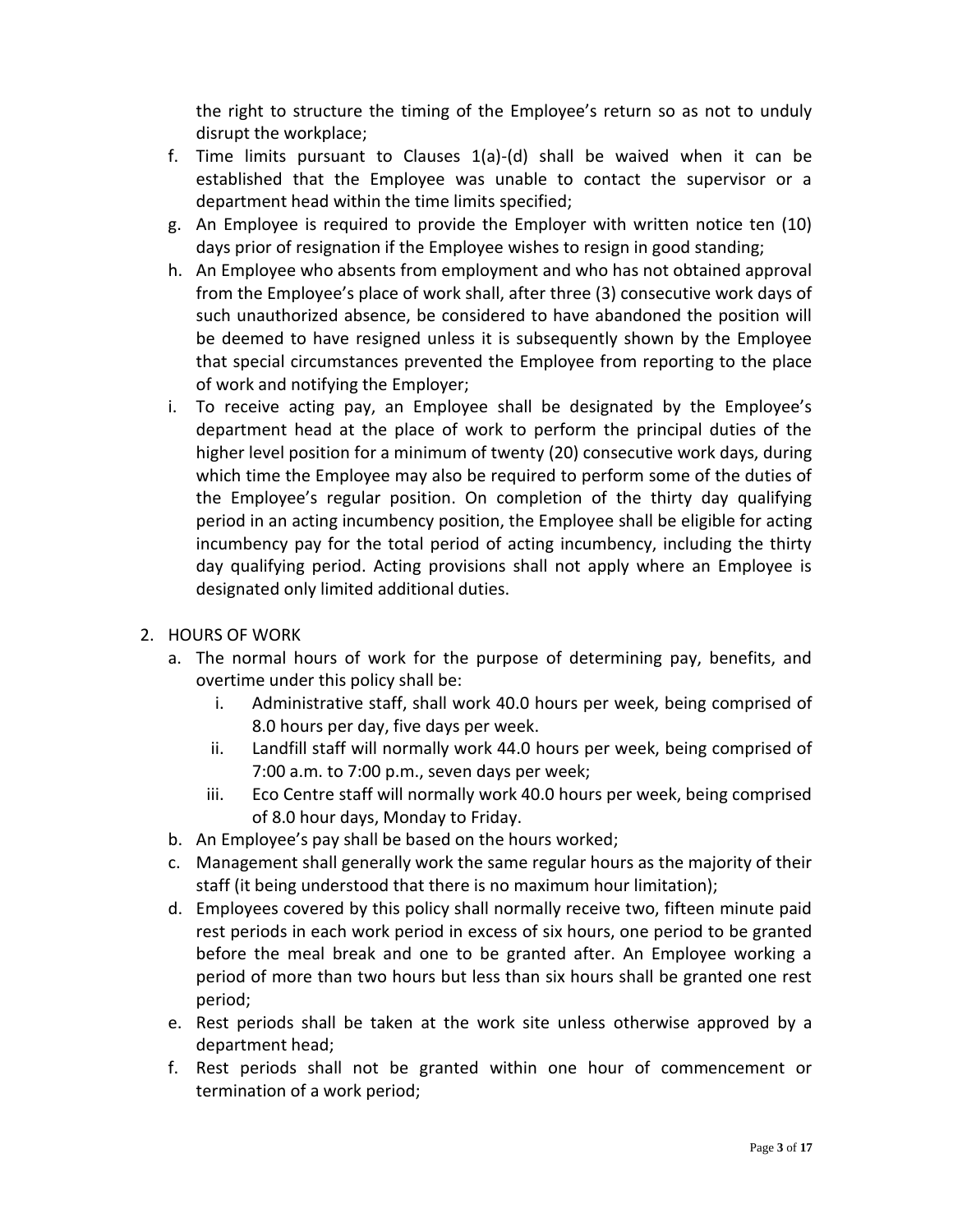- g. An Employee who chooses to work through a rest period shall not receive overtime pay;
- h. A meal period of not less than one-half hour and not more than one hour shall be granted to all Employees at approximately the mid-point of each work period that exceeds four hours. Such meal period shall be without pay except as provided for in Clause 2(i);
- i. An Employee who is directed by a designated direct supervisor to remain due to a specific assignment during the Employee's meal period shall be paid for such meal period at the overtime rate or take time in lieu at a later time;
- j. An Employee reporting for work shall be paid their ordinary rate of pay for the actual time worked but shall not receive less than three (3) hours of pay.

# 3. OVERTIME

- a. Hours worked beyond normal hours of work as per Section 2(a) will be remunerated as follows:
	- i. Administrative staff, who work in excess of 40.0 hours per week, being comprised of 8.0 hours per day, five days per week.
	- ii. Landfill staff who work in excess of 44.0 hours per week, being comprised of 7:00 a.m. to 7:00 p.m., seven days per week;
	- iii. Eco Centre staff who work in excess of 40.0 hours per week, being comprised of 8.0 hour days, Monday to Friday.
- b. Overtime worked by an Employee may be claimed as compensatory time off with pay in lieu of a cash settlement:
	- i. The maximum accumulated in this account is not to exceed the equivalent of the Employee's 10 days regular hours (80.0 hours for Administration and Eco Centre staff, and 88 hours for Landfill staff).
	- ii. These days will be paid out by December 31 annually unless prior arrangements with the Employee's supervisor have been made.
	- iii. If the Employee requires additional time accumulated for a specific purpose an additional ten (10) days (ex. additional vacation time), supervisor approval is required.
	- iv. In the event the Employee wishes to have this time paid-out, it will be paid at the rate of pay at the time the overtime was earned;
- c.
- i. An Employee who is required to attend a training course, seminar or conference on the Employee's normal day of work shall be paid at straight time rates for the hours spend on training to a maximum of the Employee's normal daily hours of work for that period.
- ii. An Employee who is required to attend a training course, seminar or conference which is directly related to the Employee's position on a regularly scheduled day of rest shall be granted a day off in lieu at some other time, or if impractical to grant time off, the Employee shall be paid at straight time rates for the hours spend on training to a maximum of the Employee's normal daily hours of work for that period.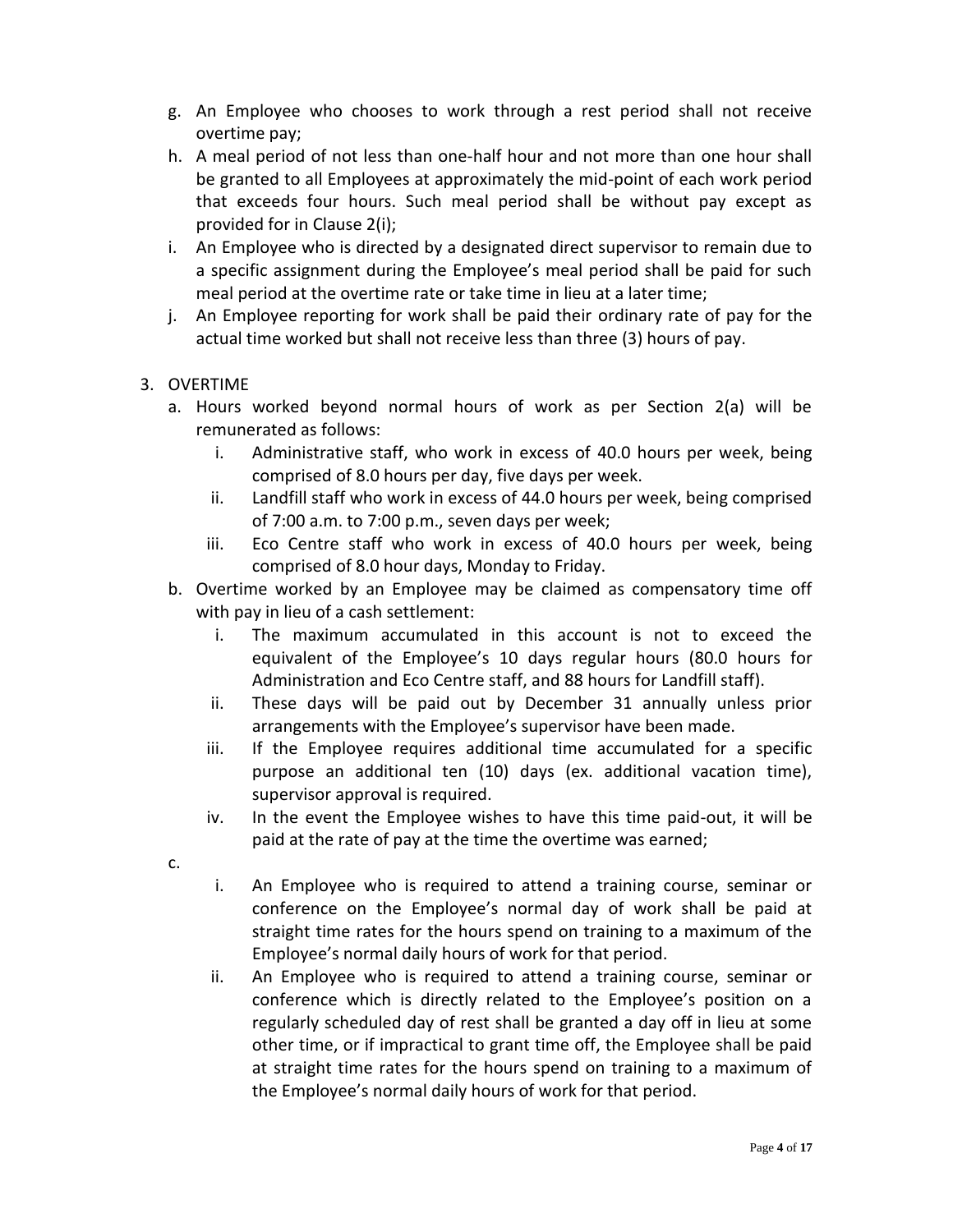- iii. An Employee who is required to attend a training course, seminar, conference, or attend to Company business which necessitates travel outside of the Peace River area shall be compensated at straight time rates for the actual hours spent in travel;
- d. Overtime compensatory time off shall be calculated to the nearest quarter hours and shall not be allowed twice for the same hours;
- e. Management shall receive five (5) extra work days vacation per year in lieu of overtime pay.

# 4. SHIFT DIFFERENTIAL

- a. Notwithstanding Section 3, where because of operational requirements, an Employee is scheduled by the Employer to work shifts, that Employee shall receive seventy-five (75) cents per hour;
- b. For the purposes of this section, a shift refers to the daily equivalent of the normal hours of work as set out in Clause 3(a). A wage or part-time Employee who works less than the daily equivalent of the normal hours of work shall be paid shift differential if the Employee works a minimum of four (4) hours within the period of 4:00 p.m. and 8:00 a.m.;
- c. At no time shall shift differential be included with the Employee's regular rate of pay for the purposes of computing overtime payments, other premium payments or any Employee benefits;
- d. Shift differential shall not be paid on any hours for which an Employee receives overtime compensation.
- 5. CALL-BACK PAY
	- a. When an Employee is called back to work, the Employee shall be compensated two (2) hours straight time or the applicable overtime rate, whichever is greater;
	- b. An Employee who is called back to work one or more times within a two-hour period and for whom the time worked and the time spend travelling directly to and from work total two (2) hours or less shall be compensated at straight time or a minimum of three (3) hours;
- 6. REPORTING PAY
	- a. A wage Employee shall be paid a minimum of three (3) hours pay at the Employee's hourly rate when an expected work period is cancelled and the Employee was not notified of such cancellation;
	- b. An Employee who reports for a regularly scheduled shift and who is assigned, without prior notification, to an alternate work shift commencing at a later time shall receive an additional three (3) hours pay at the Employee's hourly rate.
- 7. STANDBY PAY
	- a. When an Employee is designated to be immediately available to return to work during a period in which the Employee is not on regular duty, the Employee shall be compensated the amount of one-half hour's pay at the Employee's regular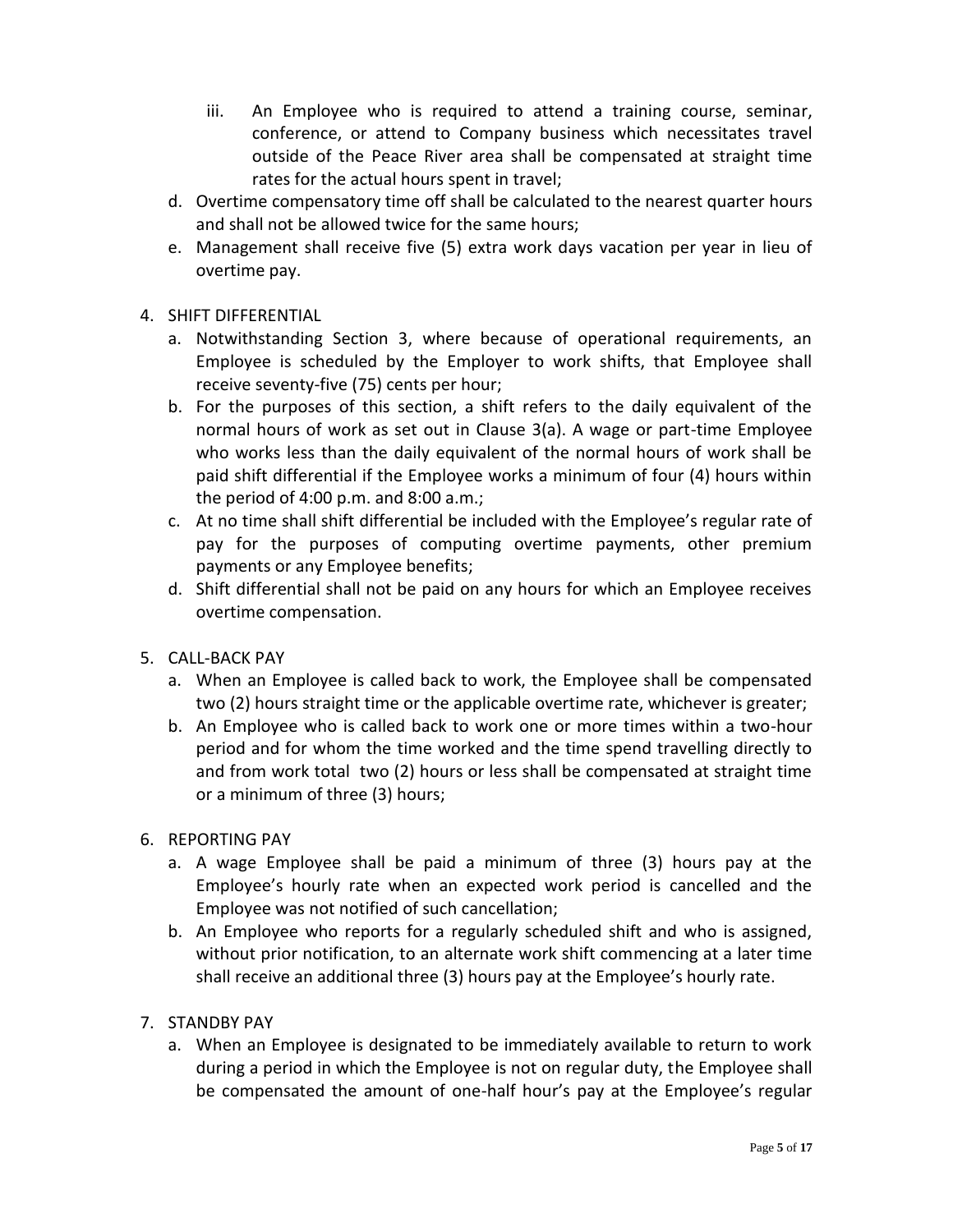rate or the equivalent time in lieu for each four (4) hours on standby or any portion thereof on a day that is not a paid holiday;

- b. When an Employee is required to return to work from standby, the Employee shall receive compensation per Clause 6;
- c. When an Employee while on standby, is unable to report to work when required, no compensation shall be granted for the total standby period;
- d. An Employee shall not normally be required to standby on two (2) consecutive weekends or two (2) consecutive paid holidays where other qualified staff are available.

### 8. WORKERS' COMPENSATION

- a. In accordance with the Worker's Compensation Act and the Peace Regional Waste Management Company Occupational Health and Safety Policy, when an Employee sustains an injury in the course of the Employee's duties with the Peace Regional Waste Management Company, the Employee and the Employee's supervisor shall report the injury to the department head at the place of work. The department head shall record the date, time, and nature of the injury on a form to be signed by the injured Employee. If the injury causes the Employee to be absent from work, the Employee and the Employer shall complete the required forms for Workers' Compensation;
- b. The Employee and the department head shall ensure that forms are signed and submitted according to timelines required by Workers' Compensation;
- c. An Employee who is injured on the job during working hours and who is required to leave the job site for treatment, or is sent home as a result of such accident or injury, shall not suffer loss of pay for that day's work, regardless of the time of injury;
- d. An Employee who receives Worker's Compensation benefits and who, at the commencement of absence from work, is participating in the Peace Regional Waste Management Company Group Benefits Plan shall continue to be covered under these plans throughout the period the Employee is receiving Workers' Compensation benefits. Premium contributions shall continue to be paid by the Employer and the Employee;
- e. It is the responsibility of both the Employee and the Employer to ensure that monthly Company Benefit plan premiums are paid. The Employee may also choose to continue to contribute to Company pension plans.
- 9. FOREST FIRE OPERATIONS, FLOOD CONTROL
	- a. An Employee conscripted temporarily in forest fire operations or flood control shall not suffer a loss of salary or wages while so employed.
- 10. EMPLOYEE RECOGNITION
	- a. The achievement of each employee's significant employment anniversary will be celebrated annually in the year in which the employee achieves the significant anniversary;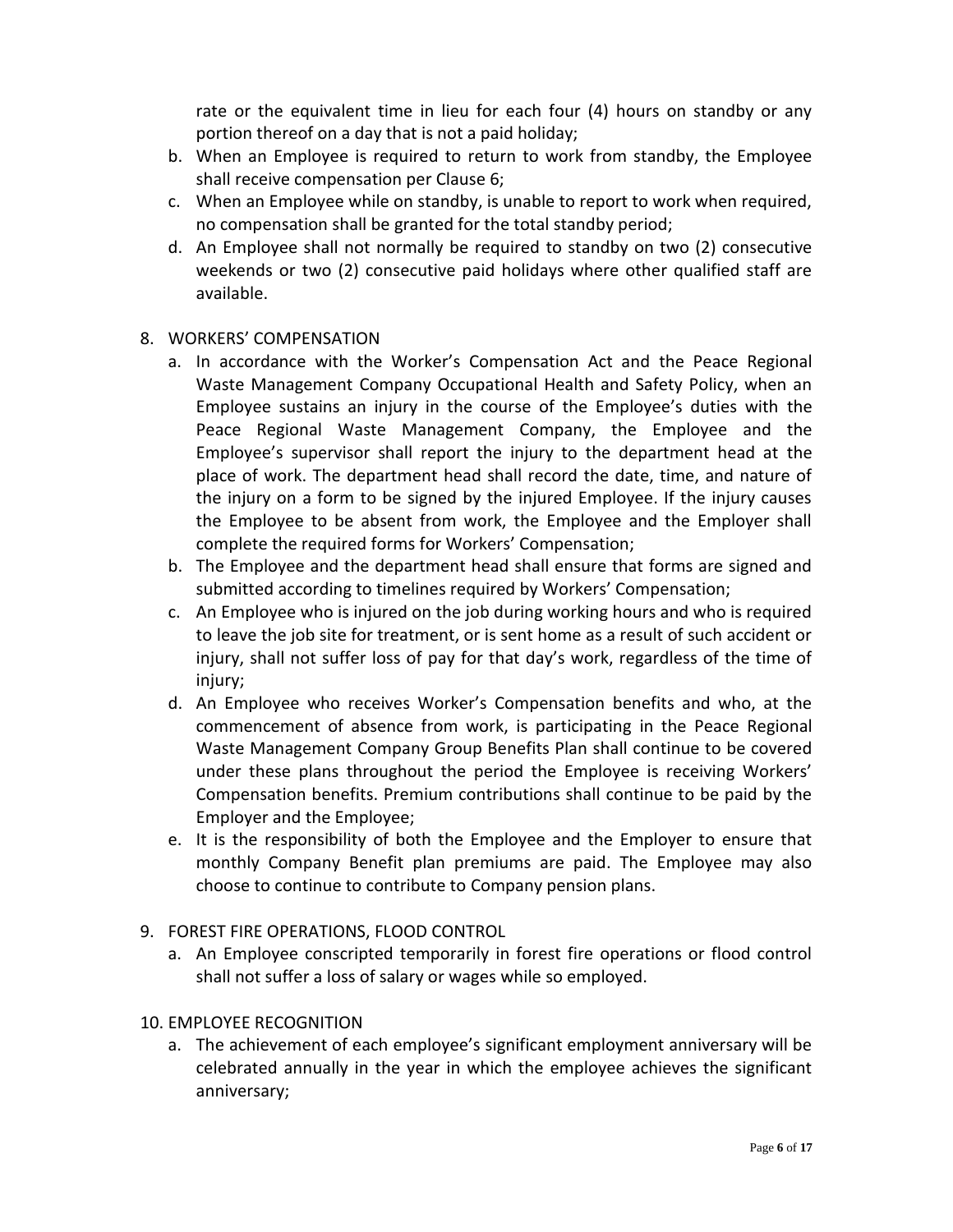- b. Each such employee will be presented with a token of the Companies appreciation according to the following schedule:
	- $i$ . 5<sup>th</sup> Anniversary: Gift value of \$150
	- ii. 10<sup>th</sup> Anniversary: Gift Value of \$250
	- iii. 15<sup>th</sup> Anniversary: Gift Value of \$350
	- iv. 20<sup>th</sup> Anniversary: Gift Value of \$450
	- v. 25th Anniversary: Gift Value of \$550
	- vi. 30<sup>th</sup> Anniversary: Gift Value of \$650
	- vii. 35<sup>th</sup> Anniversary: Gift Value of \$750
	- viii. 40<sup>th</sup> Anniversary: Gift Value of \$850
	- ix. 45<sup>th</sup> Anniversary: Gift Value of \$950
- c. Employees celebrating 25 years of employment with the Peace Regional Waste Management Company will receive an extra 5 days of vacation time in the year of this significant anniversary only. These vacation days must be used in the year of achievement or forfeited;
- d. Retiring Employees will be presented with a retirement gift according to the above-noted schedule. The value of the gift will be based on their last anniversary date.

### 11. PROBATIONARY EMPLOYEE AND PERIOD

- a. A Probationary Employee is any Employee filling a permanent position and serving the required probationary period;
- b. Pursuant to Alberta Employment Standards, the probationary period shall not exceed three (3) months.

#### 12. DISCIPLINARY ACTION

- a. When an Employee has been given a written reprimand, suspension, disciplinary demotion or is dismissed from employment, the Employee shall be informed in writing as to the reason(s) for such action;
- b. The Employee will be provided with a copy of all correspondence or written notices pertaining to the Employee's conduct or performance which are placed on the Employee's file;
- c. Upon a request for the same being made by the Employee the Employer will make reasonable arrangements to have an Employee's personnel file made available at an administrative office that is in reasonable proximity to where the Employee works or at a place agreed upon by the Employee and at a reasonable time for the Employee to examine the Employee's file once in every year and as well in the event of a grievance;
- d. Disciplinary action is at the discretion of an Employee's Supervisor and the General Manager. However, the usual pattern of response to misconduct and performance concerns will be as follows:
	- i. Minor misconduct or performance concerns which have occurred for the first time will be dealt with through verbal discussions with the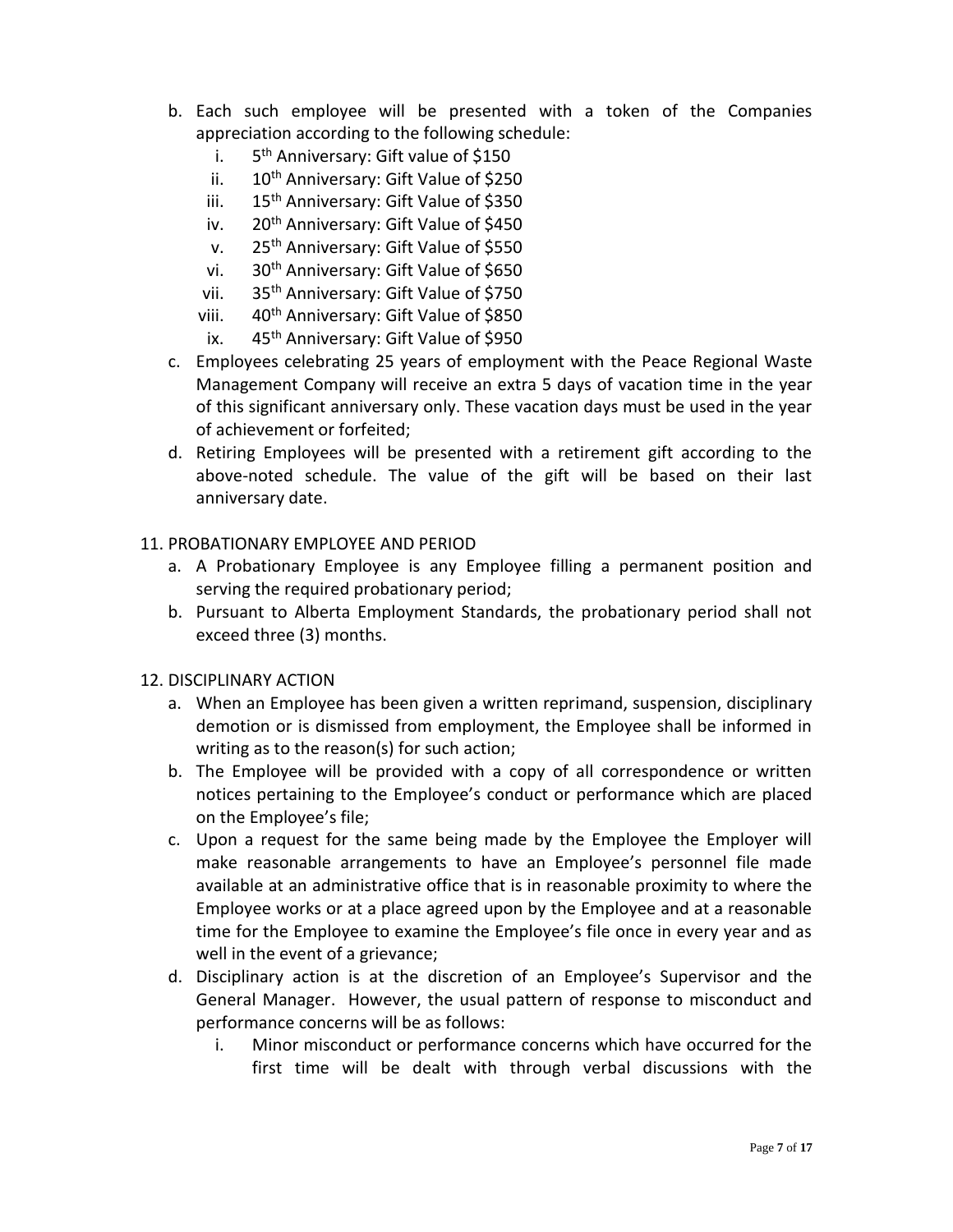Employee. This discussion will include a description of the concerns and expectations for the future.

- ii. Repeated or major incidents of misconduct/performance concerns will normally be dealt with through a written disciplinary reprimand. The written reprimand will outline the misconduct, expectations, and the consequences of future misconduct. The Employee must acknowledge receipt of the written reprimand which will be retained on the Employee's personnel file.
- iii. Repeated or major misconduct/performance concerns following a past written reprimand may result in an immediate termination for just cause without notice or payment in lieu of notice.
- iv. Other disciplinary tools and measures that may be considered and used in appropriate circumstances include suspension with pay pending investigation, disciplinary suspension without pay, and disciplinary demotion. Normally disciplinary suspensions without pay will not exceed a maximum of five (5) working days.
- v. The Employer reserves the right to immediately terminate for just cause in appropriate circumstances without following the prior steps listed above;
- e. Only the General Manager shall have the authority to suspend, reinstate and dismiss staff.

# 13. GRIEVANCE PROCEDURE

- a. The purpose of the Grievance Procedure is to ensure that any Grievance is processed in an expeditious manner, therefore, compliance is mandatory. The griever shall be present at each step of the Grievance Procedure. If the Employer fails to comply with the provisions, the Grievance may be processed to the next step by the Griever. If the Griever fails to comply with the provisions, the Grievance shall be considered abandoned. An abandoned Grievance will not prejudice Employees in any future Grievances of a similar nature;
- b. The time limits specified in the policy shall not include Saturdays, Sundays and named holidays. Time is of the essence, although time limits may be extended by the consent of both factions (employer and griever) in writing;
- c. An earnest effort shall be made to settle Grievances fairly and promptly in the manner hereinafter described:

# i.STEP ONE

The Griever will first seek to settle the dispute with the Griever's immediate supervisor on an informal basis within seven (7) days following the date of the occurrences giving rise to the Grievance or the date of the Grievance. The supervisor shall have only two (2) days in which to respond to the Grievance in written form.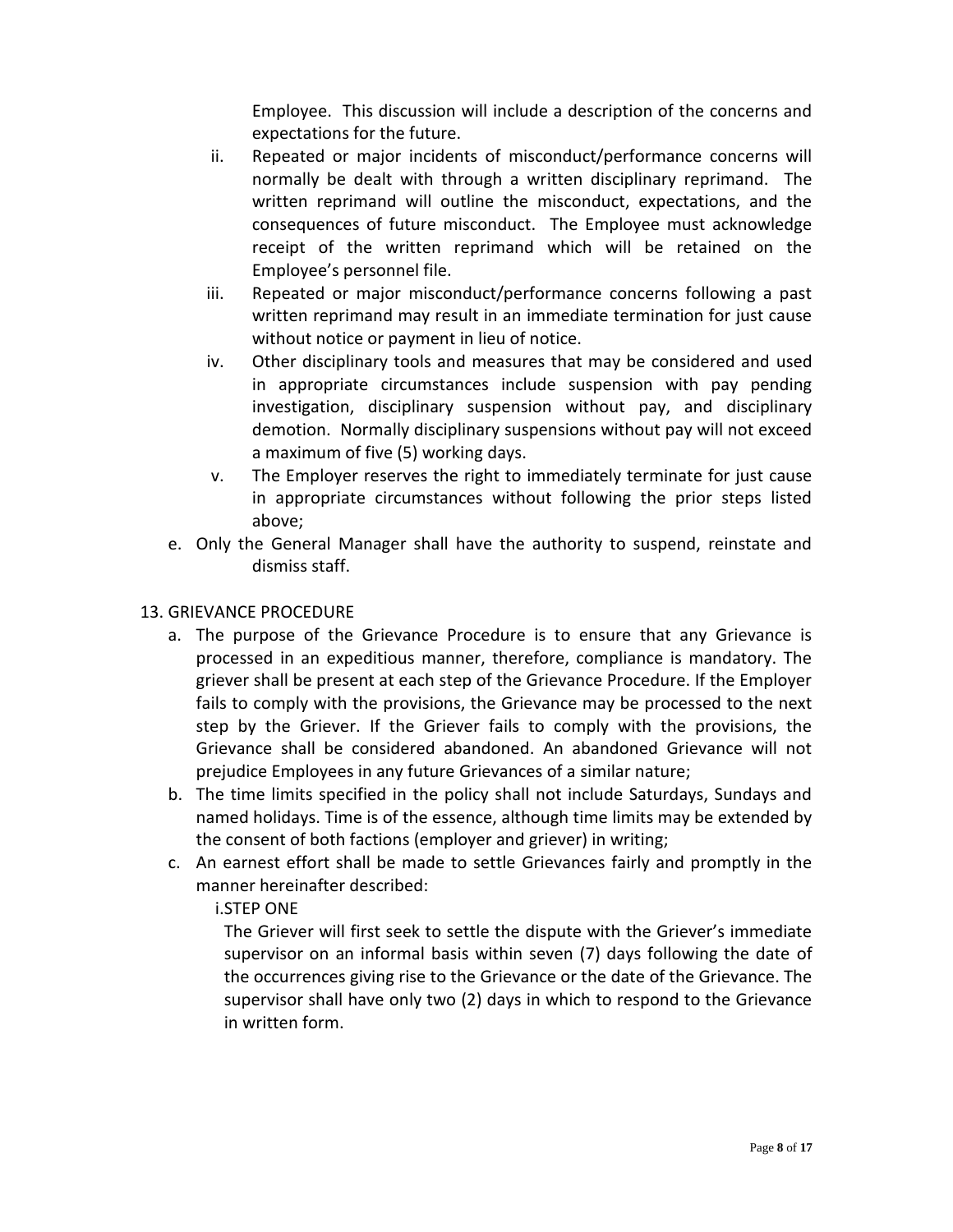#### STEP TWO

Failing satisfactory settlement, and within seven (7) days after the response in STEP ONE from the supervisor, the Grievance may be submitted to the General Managers or designate by either faction involved in the Grievance

The Grievance shall be in writing and must include a statement of the following:

- a) The name(s) of the aggrieved;
- b) The nature of the Grievance and the circumstances out of which it arose;
- c) The remedy or correction the Employer is asked to make; and
- d) The section(s) where the policy is claimed to be violated.

A meeting between the parties shall take place, with the decision of the General Manager being rendered in writing within two (2) days from the meeting at this step. The decision of the General Manager is final.

A Grievance over disciplinary action may be filed in writing within seven (7) days of the event giving rise to the same and shall commence at Step II.

In the instance of a Grievance initiated by a supervisor, Step I shall be eliminated from the procedure; Grievance arising in departments that do not have supervisors shall also begin at Step II. A grievance of the General Manager personally will be dealt with outside this Grievance Procedure and pursuant to the Employer's Company procedures and the *Municipal Government Act*.

#### 14. CASUAL ILLNESS

- a. An illness which causes an Employee to be absent from duty for a period of two (2) consecutive work days or less will not normally require a medical certificate. The Employer reserves the right at its discretion to require a medical certificate in such circumstances, particularly when there is a past history or pattern of excessive absenteeism;
- b. An Employee who has Casual Illness for three (3) consecutive work days or more shall require a medical certificate;
- c. The General Manager may, in his or her sole discretion, waive Clause 14(b);
- d. When an Employee's total accumulated sick leave has been utilized and the Employee is unable to return to work, then the Employee may be entitled to receive the Weekly Indemnity Benefit;
- e. An Employee in the first and in each subsequent year of employment shall be eligible for a maximum of fifteen (15) work days of Casual Illness leave with pay. Each day or portion of a day of Casual Illness used within a year of service shall be deducted from the remaining Casual Illness leave entitlement for that year of service;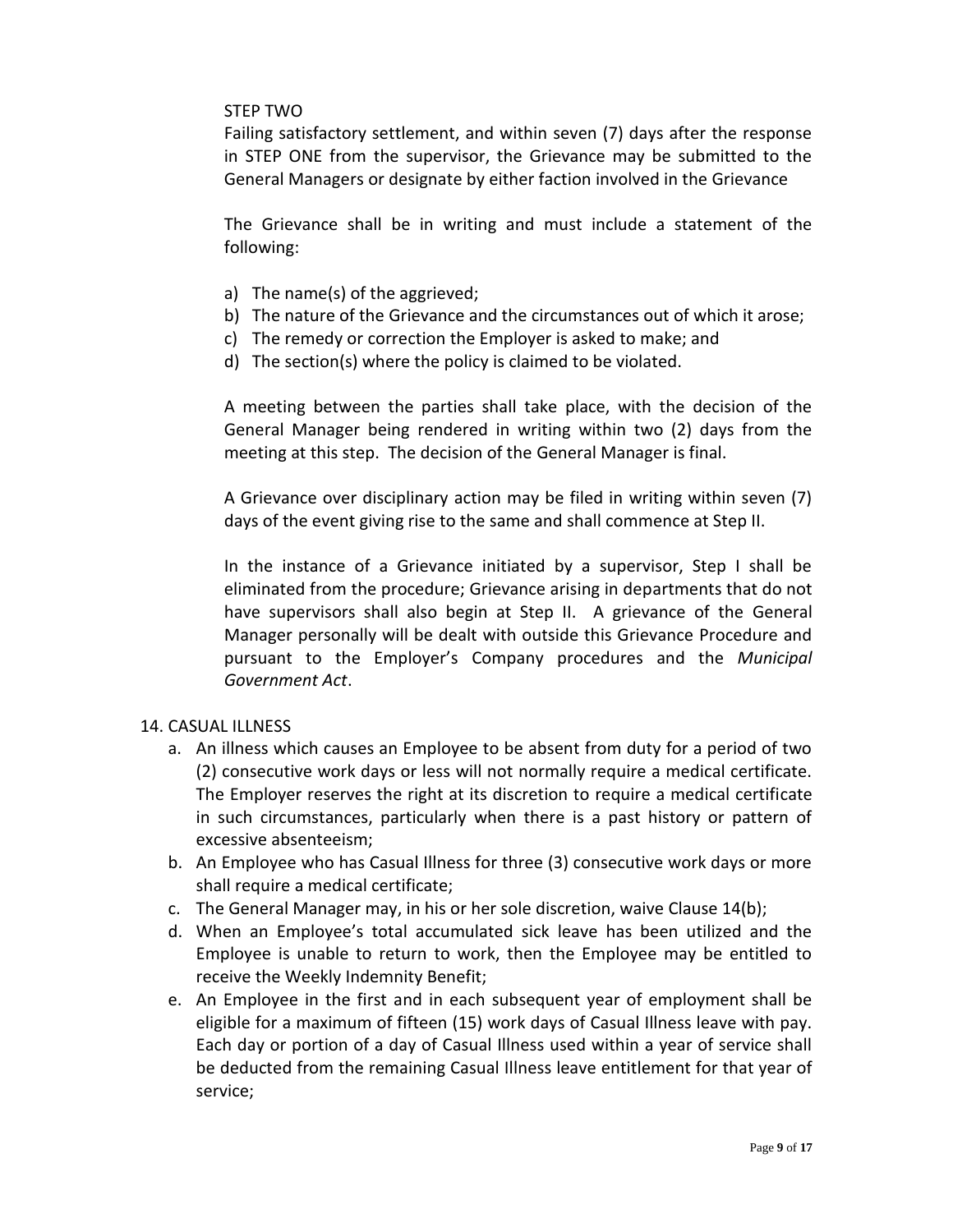- f. An Employee may accumulated Casual Illness days to a maximum of sixty (60) days;
- g. All Salary Employees may take off up to 4.0 hours working time on a regular work day without penalty for an Appointment for the Employee or the Employee's spouse or dependents;
- h. In all cases, the department head responsible for the employee shall be entitled to limit paid time off for Appointments in order to ensure that the department's workload is adequately handled;
- i. Appointments where the Employee is required to be away from the workplace for longer than 4.0 hours or for consecutive Appointments where the Employee does not return to the workplace between Appointments, the additional time will be deducted from the Casual Illness entitlement;
- j. When an Appointment requires travel due to the Employee being referred to a medical or legal specialist, the Employee will be allowed up to 2 full work days off without penalty.
- 15. BENEFIT PLAN
	- a. All Employees shall participate in the Peace Regional Waste Management Company's Benefit Plan, as amended from time to time.

#### 16. PERMANENT EMPLOYEE PAID HOLIDAYS

- a. Employees are entitled to one day's paid leave for each of the following holidays: i.New Year's Day (January 1)
	- ii.Labour Day(first Monday in September)
	- iii.Family Day (third Monday in February)
	- iv.Thanksgiving Day
	- v.Good Friday
	- vi.Easter Monday
	- vii.Victoria Day
	- viii.Canada Day (July 1)
	- ix.Civic Holiday (August)
	- x.Remembrance Day (November 11)
	- xi.Christmas Day (December 25)
	- xii.Boxing Day (December 26)

xiii.Christmas Floater (designed for five (5) consecutive days off at Christmas)

All Paid Holidays shall be observed on the day designated by the Employer.

- b. If the Employer does not proclaim a Civic Holiday as specified in Clause 16(a)(viii), the first Monday in August shall be observed as such holiday;
- c. When a day designated as a holiday under Clause 16(a) falls during an Employee's work week and an Employee is not required to work, the Employee shall be granted holiday leave on that day;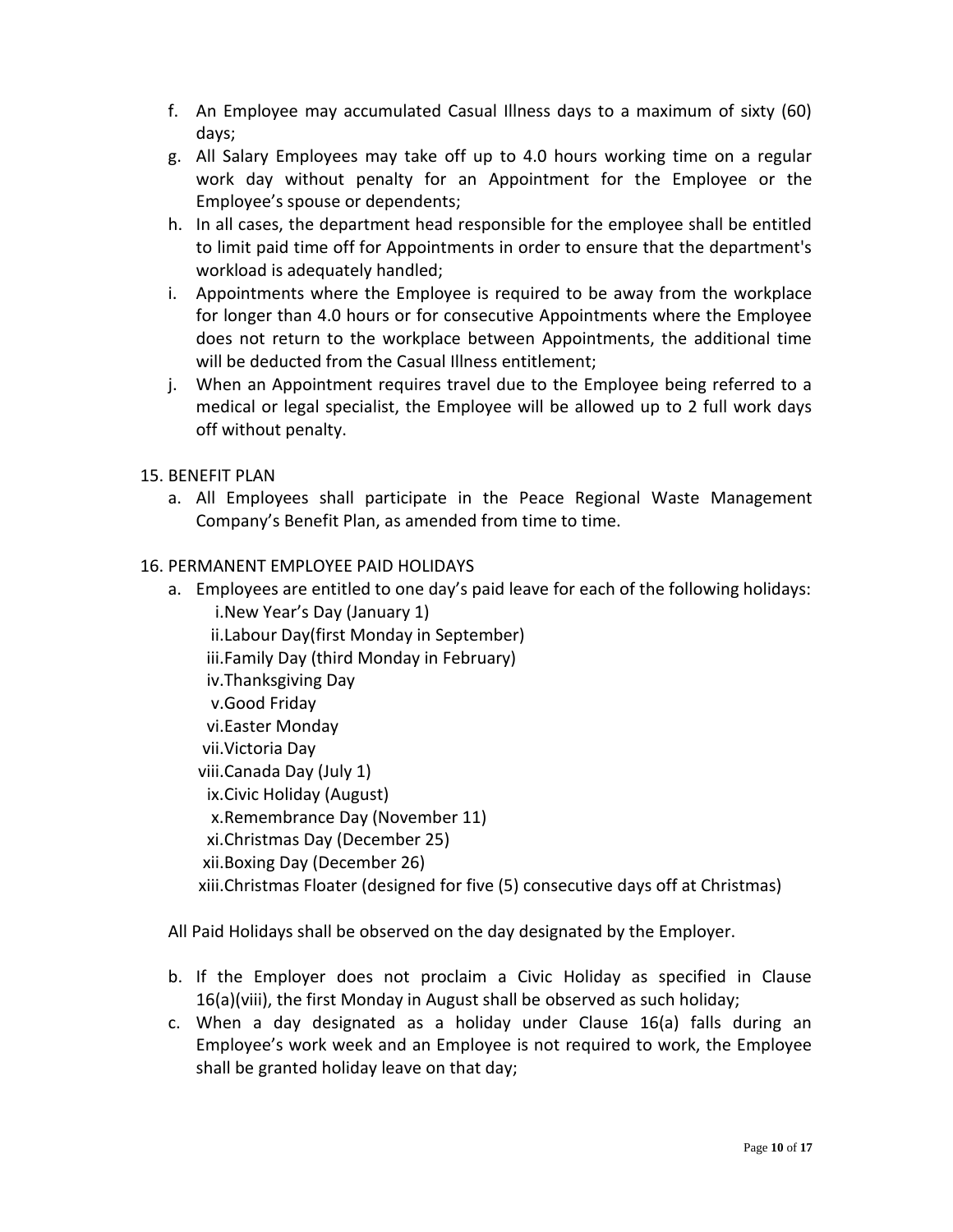- d. When a day designated as a holiday under Clause 16(a) falls on an Employee's regularly scheduled day of rest and the Employee is not required to work, the Employee shall be granted holiday leave on the day observed as the holiday and the day of rest shall be rescheduled;
- e. Notwithstanding Clauses 16(c) and 16(d), an Employee employed in a continuous operation whose regular day off falls on an observed holiday shall receive another day off in lieu at the Employee's regular rate;
- f. When an Employee works on one of the holidays listed in Clause 16(a), the Employee shall receive time and one-half for all hours worked or equivalent time off;
- g. Authorized travel on Company business on a paid holiday shall be compensated with pay at time and one-half regular hourly rate or equivalent time off.

# 17. ANNUAL VACATION LEAVE

- a. The Peace Regional Waste Management Company values the importance of vacation and encourages all Employees to take vacation time;
- b. An Employee shall not take vacation leave without prior authorization from the Employee's immediate supervisor;
- c. Vacation entitlement with pay shall be as follows:
	- i. Vacation time shall be accumulated from the Employee's anniversary date.
	- ii. At the end of twelve (12) months service, an Employee shall have accumulated fifteen (15) works days of vacation, less time taken.
- iii. An Employee who has completed seven (7) years of service as of the Employee's anniversary date shall have accumulated twenty (20) work days of vacation.
- iv. An Employee who has completed thirteen (13) years of service as of the Employee's anniversary date shall have accumulated twenty five (25) work days of vacation.
- v. An Employee who has completed twenty (20) years of service as of the Employee's anniversary date shall have accumulated thirty (30) work days of vacation.
- d. Years of Service with the Employer or other Provincial Government departments will be recognized as service to the Employer in calculation of vacation entitlement in Clause 17(c). New Employees joining the Employer after January 1, 1994 are not eligible for this consideration;
- e. All calculations which result in one-quarter or three-quarters work day fractions shall be rounded out to the next half or full day, whichever applies, except when vacation pay is paid out upon termination, in which case cash will be exchanged for those work day fractions;
- f. If one or more paid holidays falls during an Employee's annual vacation period, another day or days may be added at the end of the vacation period or at a time authorized by the Employer;
- g. An Employee shall earn vacation leave pursuant to Clause 17(c), when authorized, during the following absences: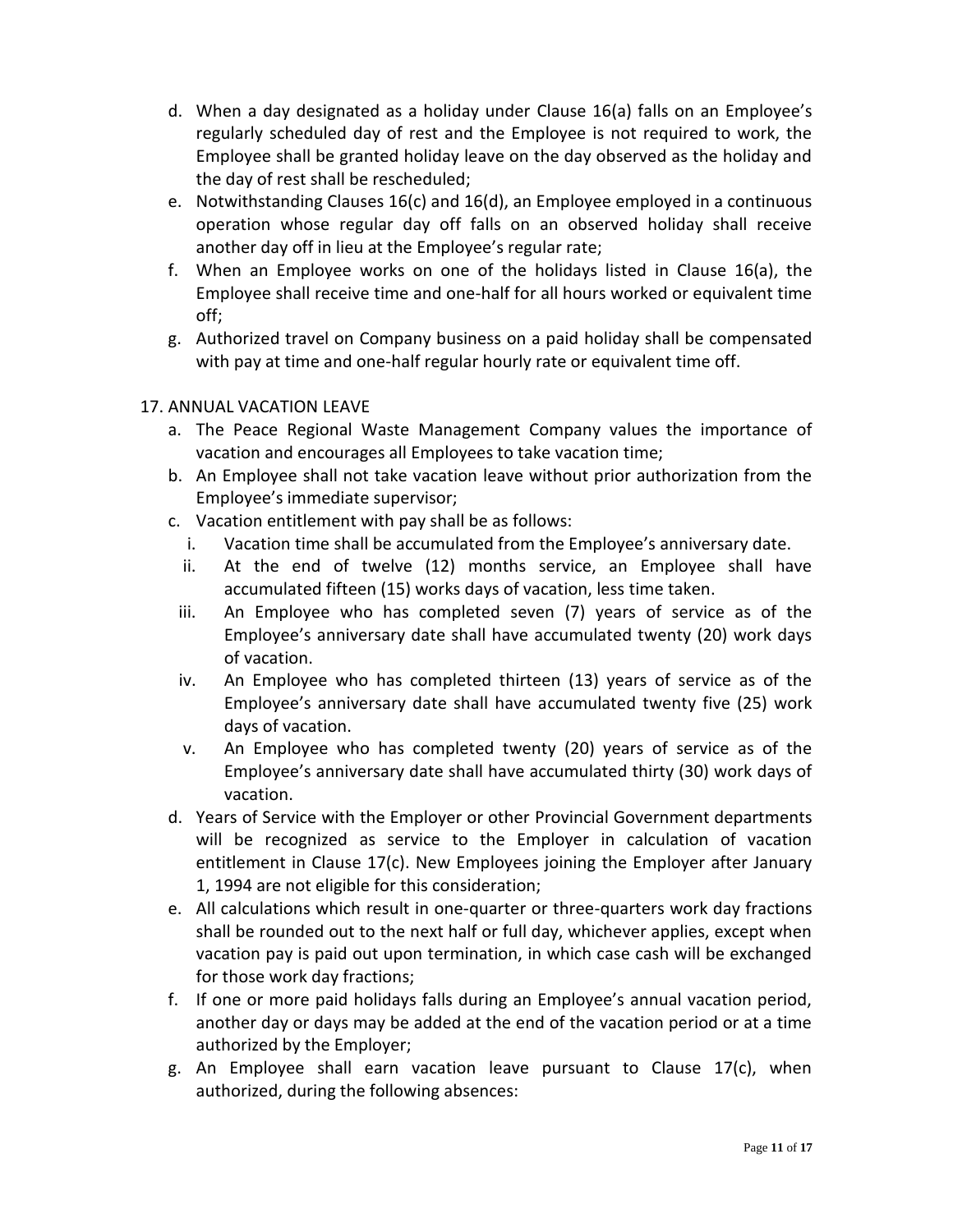- i. Financially assisted Education Leave;
- ii. The first forty-four (44) consecutive work days of sick leave or absence during Workers' Compensation Supplement; and
- iii. Any other leave of absence with or without pay for the first twenty-two (22) work days;
- h. Vacation time may be taken in one continuous period to a maximum of three (3) weeks at a time, or in separate periods, subject to workloads and immediate supervisor approval;
- i. Except as otherwise provided herein, vacation leave in respect of each year of service shall be taken:
- i. Within twelve (12) months after the anniversary date.
- ii. At such time or times as approved by the Employer.
- j. If vacation leave is not taken as described in Section 17(i)(i-ii), it will be paid out on the anniversary date of the employee;
- k. An Employee's vacation entitlement must not at any time be negative, unless previous approval has been given by the department head;
- l. When an Employee chooses not to report to work due to bad weather conditions, the time will be deducted from the Employee's vacation entitlement if the Employee does not have sufficient banked overtime;
- m. If the Employee's duties prevent the Employee from taking the Employee's vacation entitlement or part thereof within the twelve-month period specified by Clause 17(i)(i), the Employee shall take that leave within the six (6) months following that period;
- n. If an Employee, for sufficiently valid personal reasons, wishes to take the Employee's vacation leave or part thereof within six (6) months after the end of the twelve-month period specified in Clause 17(i), the Employee shall be permitted to do so at such time or times as the Employer may approve;
- o. Vacation entitlement shall normally not be postponed as provided by 17(m) and 17(n) of this Policy in two (2) successive years;
- p. When vacation entitlement is taken within the last four (4) months of the twelve-month period specified in Clause 17(i)(i) or is postponed as provided by Clause 17(m) or 17(n), it may be taken immediately before the next period of vacation entitlement to which the Employee is entitled;
- q. Where an Employee is allowed to take any leave of absence, other than sick leave, in conjunction with a period of vacation leave, the vacation leave shall be deemed to precede the additional leave of absence, except in the case of parental leave which may be authorized before or after vacation leave;
- r. Once vacations are authorized, they shall not be changed other than in cases of emergency, except by mutual agreement;
- s. An Employee who fails to return to work following the last day of authorized vacation leave shall be considered to have absented his or herself from employment and the provisions of Clause 12(a) shall apply;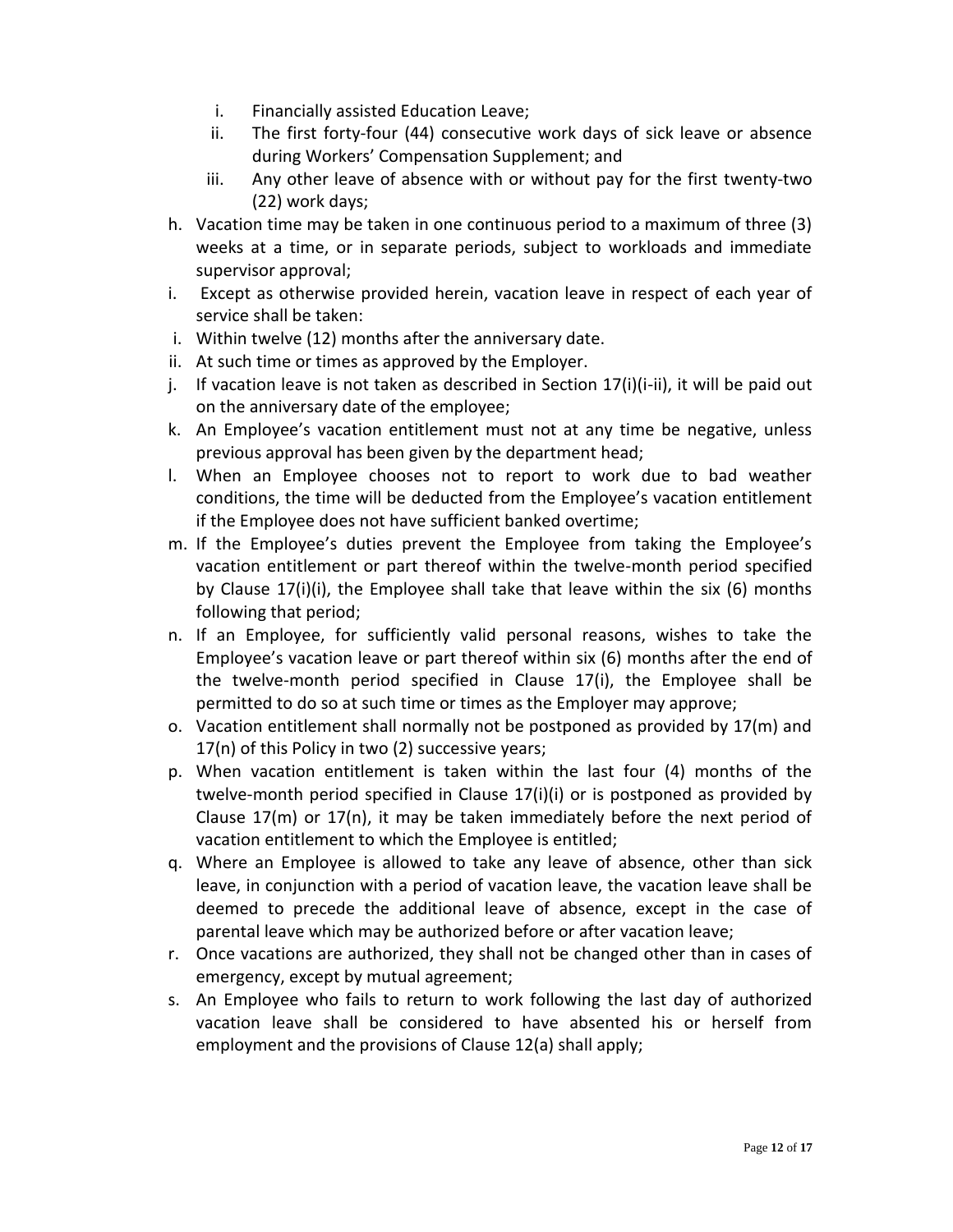- t. An Employee shall not be paid cash in lieu of vacation earned except upon termination, or by a decision of the General Manager, in which case the Employee shall receive vacation pay for such vacation earned and not taken;
- u. Wage staff will be paid at a rate of 6%, 8%, 10%, 12% dependent on years of service under Section 17(c) of regular pay, to be paid on each pay period, in lieu of annual vacation and statutory holidays;
- v. Seasonal and wage staff will be paid at a rate of 6.0% of regular pay, to be paid on each pay period, in lieu of annual vacation and statutory holidays. Following five (5) years of service, seasonal and wage staff will be paid at a rate of 8.0% of regular pay;
- w. Department heads, Managers, and Supervisors should meet with Employees by February to establish a vacation calendar to ensure workloads are met.

# 18. SPECIAL LEAVE

- a. An Employee who requires time off from work may be granted special leave without loss of pay upon approval by the General Manager. The special circumstances and which special leave may be approved are subject to the corresponding yearly maximum number or work days as follows:
	- i. Bereavement –five (5) days around the date of the funeral of the Immediate Family.
	- ii. Illness within the Immediate Family  $-$  five (5) days.
	- iii. Travel time for illness with the Immediate Family or bereavement three (3) days.
	- iv. Administration of estate two (2) days.
	- v. Disaster Conditions two (2) days.
	- vi. Writing examination(s) for course(s) approved by the Employer  $-$  as required.
	- vii. Attending funerals as pall-bearer or mourner, for persons not in the Employee's Immediate Family: not to exceed one (1) day.
	- viii. To be present at the birth or adoption proceedings of the Employee's  $child$  – one (1) day.
	- ix. Attending formal hearing to become a Canadian Citizen one (1) day;
- b. For purposes of determining eligibility for special leave under Clause 18(a), the following provisions apply:
	- i. An Employee who requires time off work shall be granted leave without loss of pay for a period of up to five (5) consecutive working days, plus allowable travel time, if there is an illness in the Employee's immediate family.
		- 1. A medical certificate shall be required for any absence of three (3) consecutive days or longer;
		- 2. The General Manager may waive Clause 18(b)(i)(1) in his or her sole discretion.
	- ii. Bereavement Special Leave will be granted in the event of the death of a member of the Employee's Immediate Family.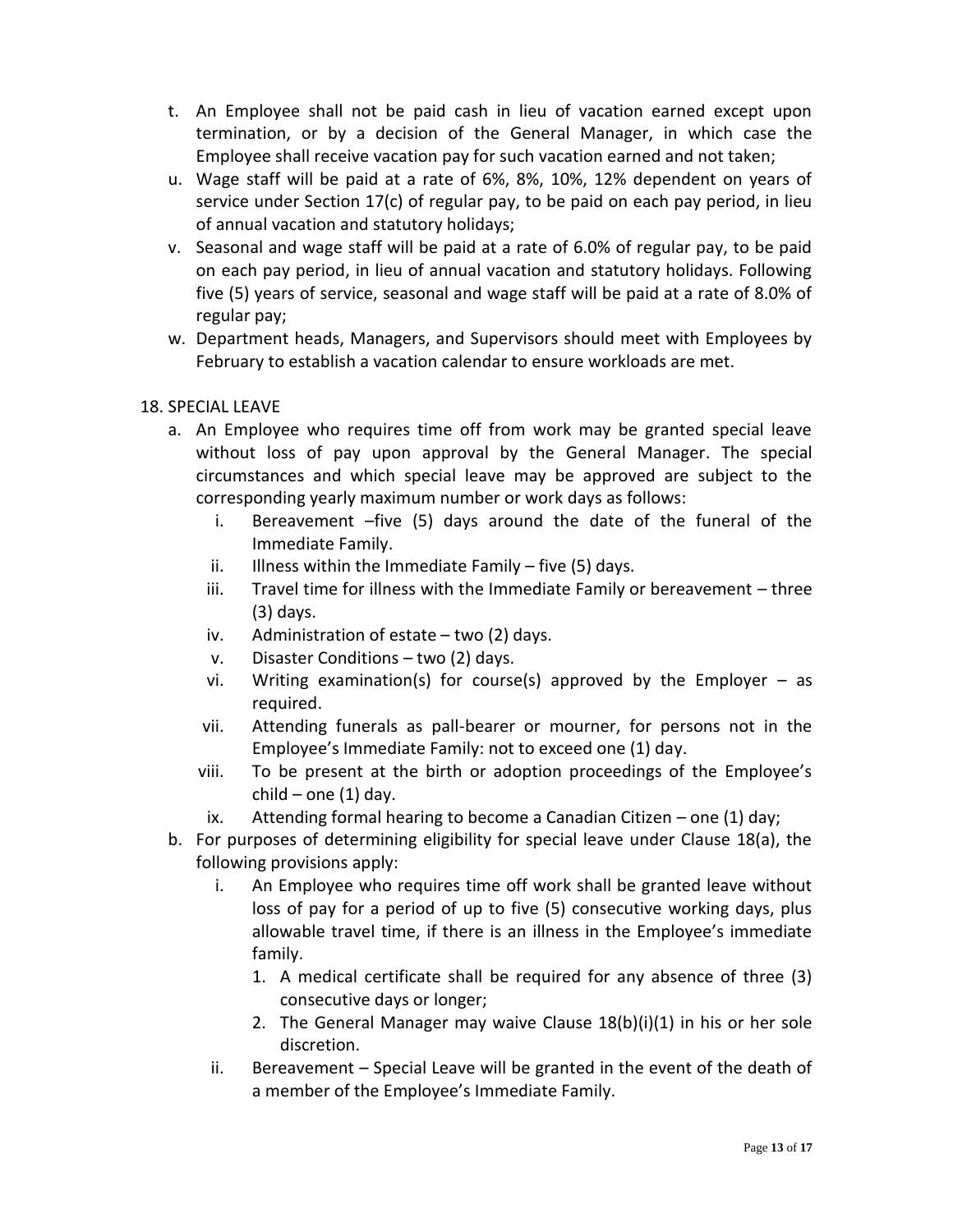- iii. Travel time for illness within the Immediate Family or for bereavement shall mean for travel where long distance or travel from isolated areas are involved.
- iv. Administration of estate shall apply only when an Employee has been designated as an executor or administrator of the estate.
- v. Disaster conditions shall apply for a critical condition which requires an Employee's personal attention in a disaster (flood, fire, tornado) which cannot be served by others or attended to by the Employee at a time when the Employee is normally off duty.
- vi. An Employee will be granted special leave for mourning where operational requirements permit, subject to the approval of the General Manager;
- c. The maximum annual leave specified for each circumstance requiring use of special leave shall not be exceeded; however, family illness leave, bereavement leave and travel time for illness within the Immediate Family or bereavement for the Immediate Family may be granted more than once within a calendar year, provided the total special leave granted does not exceed ten (10) working days per calendar year. Additional bereavement leave may be approved by the General Manager when ten (10) days special leave has already been utilized within a calendar year.

### 19. MATERNITY/PARENTAL LEAVE

a. Will be in compliance with Alberta Employment Standards.

#### 20. COURT LEAVE

a. When an Employee is summoned or subpoenaed as a witness or a defendant to appear in court in the Employee's official capacity to give evidence or to produce the Peace Regional Waste Management Company records, or is required to serve as a juror under the Jury Act, the Employee shall be allowed leave with pay, but any monies receivable by the Employee from the court for time served, shall be paid to the Employer.

#### 21. LEAVE WITHOUT PAY

- a. An Employee may request a leave of absence without pay. To be considered, the request must normally be submitted at least two (2) weeks in advance of the anticipated date of commencement of the leave. Approval of such leave shall be subject to the sole discretion of the General Manager;
- b. An Employee who, at the commencement of a leave without pay, is participating in the Company Benefits Plan, as amended from time to time, may continue to be covered under these plans throughout the total period the Employee is on a leave without pay, if eligible and, if approved by management and the Company at their sole discretion. Further, if such arrangements are made, the Employee will be required to provide the Employer with post-dated cheques for the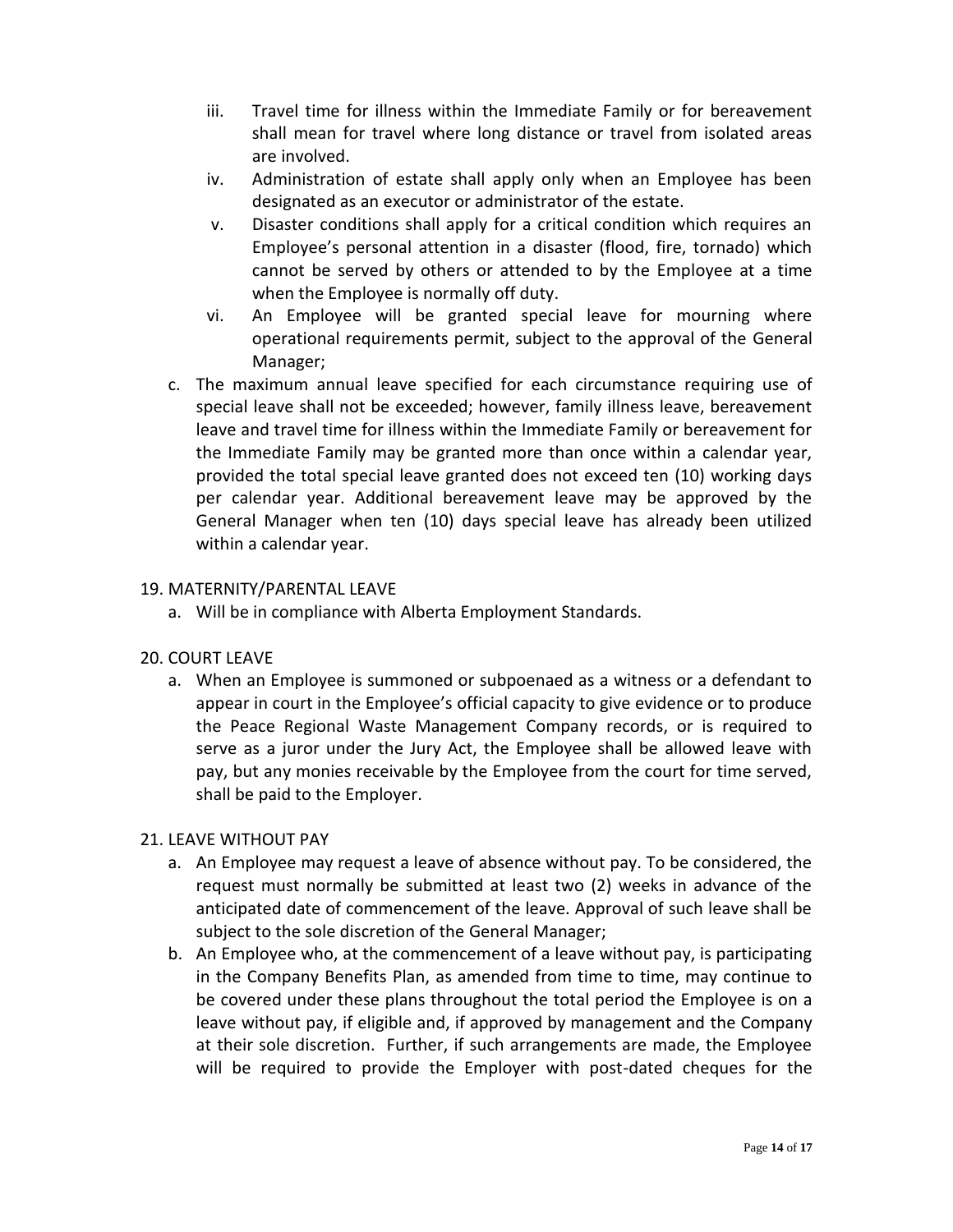Employee premiums for the period over which the Employee wishes to continue the benefit coverage during the leave.

#### 22. EDUCATION LEAVE

- a. Education Leave must be applied for and approved by the General Manager. Once approved by both, a contract must be entered into by both the Employee and the Employer;
- b. As the Peace Regional Waste Management Company's budget cycle is on an annual basis, it follows that the granting of Educational Leave shall also be made on a yearly basis. Although the entire leave may be conserved as a package of a greater duration than one year, the actual approvals shall be made on an annual basis;
- c. Management will decided if benefits will be continued while the Employee is on Education Leave.

#### 23. PENSION PLAN

- a. Employee shall join the Local Authorities Pension Plan as required to do so under the plan, and payment for participation shall be paid by the Employee and the Employer as outlined in the plan;
- b. Should an Employee be on leave from the Company, either parental, medical or other, the Employee has the option to continue contributing to the Company pension plan(s) in order to maintain the Employee's years of service, subject to LAPP eligibility to make such contributions and the Employee making both the Employer and Employee contributions with post-dated cheques provided to the Employer.

#### 24. STAFF CONDUCT

- a. Employees must treat one another with respect and must refrain from any verbal or physical conduct that could be as sexual harassment or as a racial, ethnic, or religious slur.
- b. Such behavior, regardless of whether committed by a supervisor or co-worker, will be considered employee misconduct and will be subject to disciplinary action as outlined in Section 12 d) of this policy.

#### 25. DRESS CODE

- a. Employees shall not wear any article of clothing that contains words, pictures, or depictions that can be considered offensive or derogatory;
- b. Employee attire shall be clean and free from rips or tears and shall be appropriate for each Employee's work site.

#### 26. PERFORMANCE APPRAISAL

a. A performance appraisal shall be done annually, on the anniversary date of each Employee by the Employee's immediate supervisor or the General Manager. The review shall be discussed with the Employee to ensure the Employee knows if the Employee's performance is measuring up to expected standards;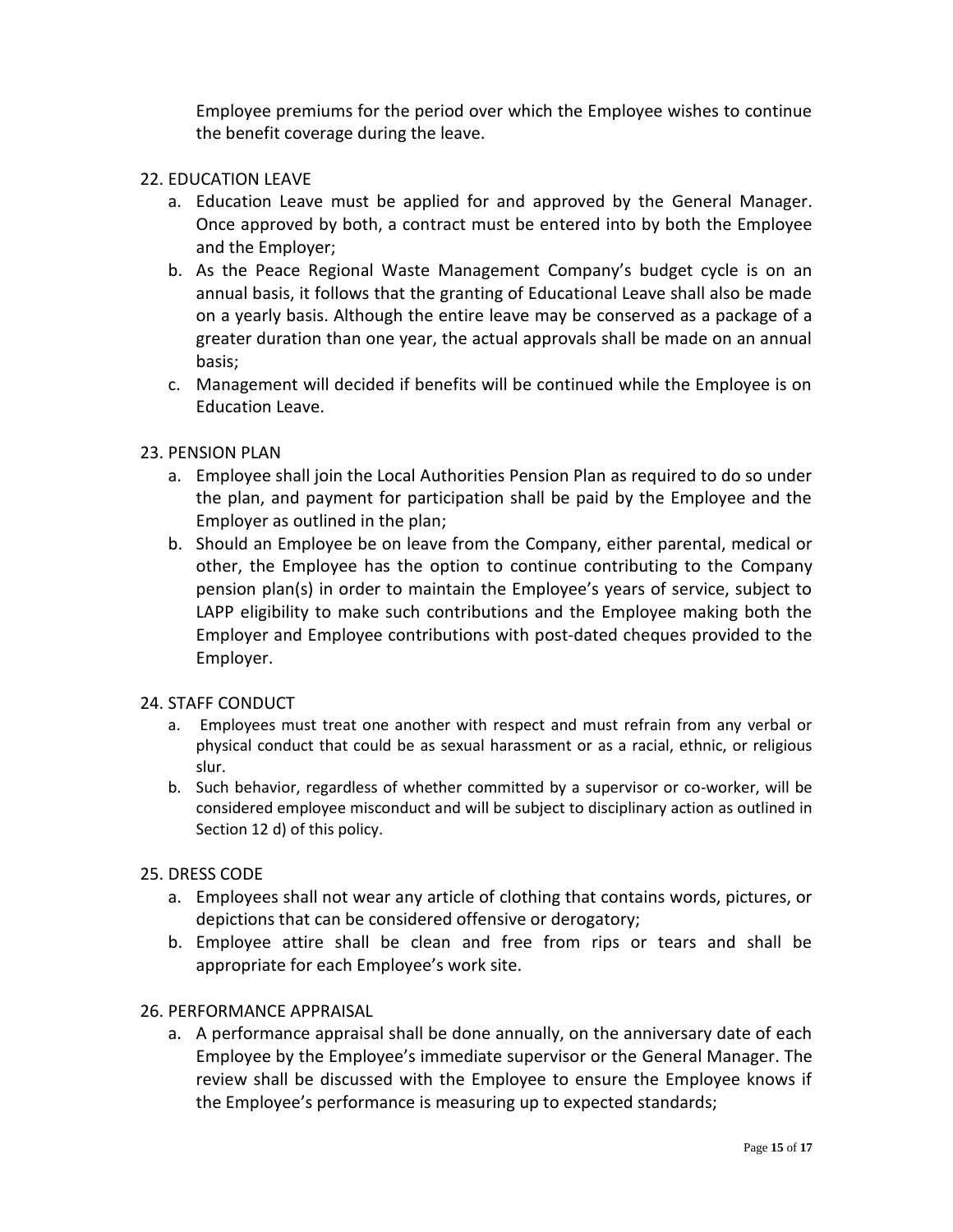b. When an Employee reaches the top of the Company salary grid, based on the completion of a performance appraisal, the General Manager may approve a merit allowance up to \$4000 from funds within the Company budget. This allowance does not become part of the Employee's permanent salary and will be considered on an annual basis.

### 27. MANAGEMENT CONTRACTS

- a. If any discrepancies exist between this Policy and a Management Contract letter, the Contract shall prevail;
- b. The Board establishes the salary of the General Manager.

### 28. JOB SHARE

- a. With no disruption in service to the general public and subject to the operational needs of the Peace Regional Waste Management Company, the duties and responsibilities of a permanent, full-time position may be shared by two employees. Management reserves the right to determine, consider, approve and terminate all job sharing arrangements at their sole discretion;
- b. In advance of a written request and detailed proposal, an Employee interested in exploring a job sharing arrangement within their established permanent, fulltime position, will discuss the potential with his or her immediate supervisor, who will first deem whether the request may be operationally feasible;
- c. If the immediate supervisor is supportive that the position may potentially be deemed eligible for job sharing, the interested Employee will submit a written request to the supervisor, with a copy to the Department head and General Manager:
	- i. Reasons for job sharing request and the potential benefit of such an arrangement, both organizationally and individually.
	- ii. Anticipated commencement date of permanent job sharing arrangement.
	- iii. Potential work schedule (split of hours/days/weeks, etc).
	- iv. Distribution of job responsibilities, duties, and communication mechanisms to best ensure service provisions and daily operations are met;
- d. Job sharing arrangements will not impact the qualifications and skill requirements as established for the position;
- e. Employees in job sharing arrangements are required to provide coverage for their job share partner during periods of vacation, illness that exceeds two weeks, and other potential leaves of absence, in order to ensure service provisions and operational needs are met. In addition, vacancies due to terminations will be filled in the interim by the remaining job share partner when possible;
- f. If one job share partner resigns or is terminated, the Department Head or General Manager reserves the right to fill the established full-time equivalency in the manner they deem appropriate based on operational needs/service provisions;